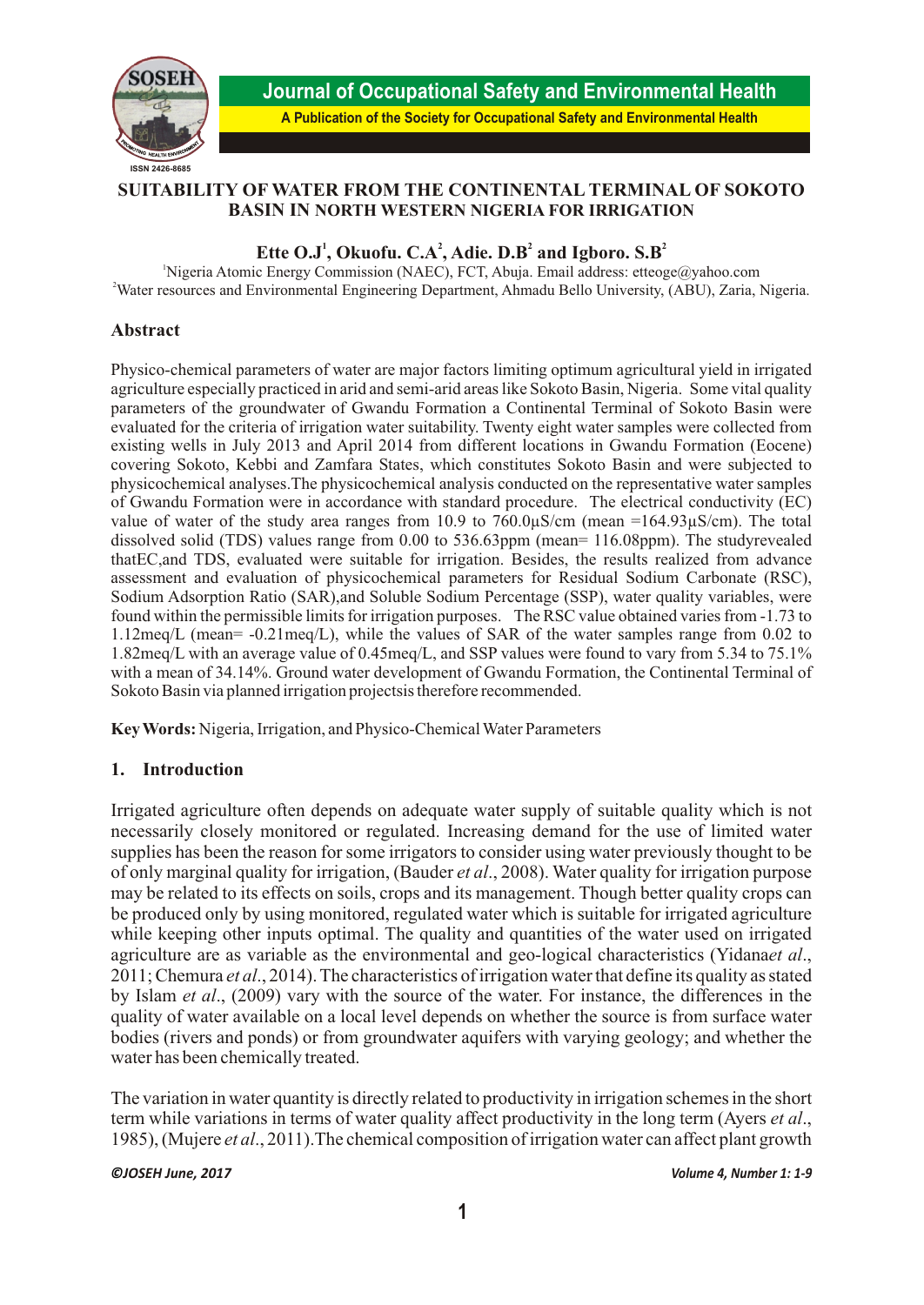directly or indirectly through toxicity or deficiency (Ayers and Westcot, 1985; Rowe *and Abdel-Magid.,* 1995). The physico-chemical parameters of irrigation water of significant consideration include the Total dissolved solids (TDS), conductivity, pH, temperature, the major cations and anions concentrations (Na, Mg, K, Ca, HCO<sub>3</sub>, Cl, CO<sub>3</sub>, NO<sub>3</sub>, SO<sub>4</sub>), constituting macro- and micro-nutrients, trace elements and heavy metals. In irrigated agriculture, the salinity hazard is a constant threat. Salts originate from dissolution or weathering of rocks and soil, including dissolution of lime, gypsum and other slowly dissolved soil minerals. These substances are transported along with the water (UCCC, 1974; Tanji, 1990).

The knowledge of irrigation water quality enhances proper decision on choice of fertilizer, adequate quantity to apply and where to apply for optimum quality crop yield. More so, untreated waste-water from industries often disposed into surface water that finds its way to reservoirs for irrigated agriculture need to be considered in design of irrigation projects. This can be tackled by conducting environmental impact assessment for irrigation projects in which the water quality for the irrigation purpose has to be ascertained.

In semi-arid regions like the Sokoto Basin, irrigation using shallow wash bores and tube wells is increasing because it is internationally accepted as environment-friendly and more cost effective than the use of surface water. An investigation of suitability of water quality for irrigated crops is yet to be completely carried out in the area. As such this present study surveys suitability of water quality of Continental Terminal of Sokoto Basin (Gwandu Formation) for Irrigation purpose.

# **2. Study Area**

Sokoto Basin as part of Iullemmeden basin is located in Northwestern Nigeria within the Latitude of  $8^{\circ}350^{\circ}$ N and  $14^{\circ}00^{\circ}$ N and Longitude  $3^{\circ}50^{\circ}$ E and  $8^{\circ}300^{\circ}$ E covering Sokoto, Kebbi, Zamfara States and part of Kastina State with a population (according to Sokona et al., (2008)) of approximately six million. It covers a zone that has been affected by drought in the last several years due partly to climate variability and poor-quality irrigation water. The Sokoto Basin water resources is categorized into surface water, precipitation and ground water, with Sokoto and Rima Rivers as the major tributary flowing across the aquifers, draining into the river Niger and ultimately into the Atlantic Ocean.

### **2.1 Location, Geography, and Morphology**

The study area falls within latitude 8°35'0?N to 4°0'0?N and longitude 3°5'00?E to 8°30'00?E, (Ette et al., 2017). The study area, Gwandu Formation of Sokoto Sedimentary Basin cuts across Sokoto, kebbi, and Zamfra States in the north western section of the Northern Region in Nigeria. The Gwandu Formation unconformably overlies the Kalambaina in the northern and central parts of the Sokoto Basin and Southward, where it overlaps Kalambaina it rest directly on the Rima and Illo Group.

### **2.2 Geology, Hydrogeology and Climatic Features**

The hydrogeological setting of Sokoto basin is such that the aquifer system has about 60 000km<sup>2</sup> of Iullemedem aquifer system and is multilayered including Continental Intercalaire at the bottom (Gundumi-Ilo Formation) overlain by three layers of Continental Terminal consisting of Rima Group, Sokoto Group and Gwandu Formation. Gwandu Formation (Eocene) out crops in over 8 500 square miles in the western third of the Sokoto Basin and it consists of the sediments of terrestrial origin that are made up of interbedded semi-consolidated sand and clay. The Gwandu aquifer is recharged principally by infiltration from precipitation and from runoff on the outcrop area, (Anderson et al., 1973). The basin has two season climate- dry and rain.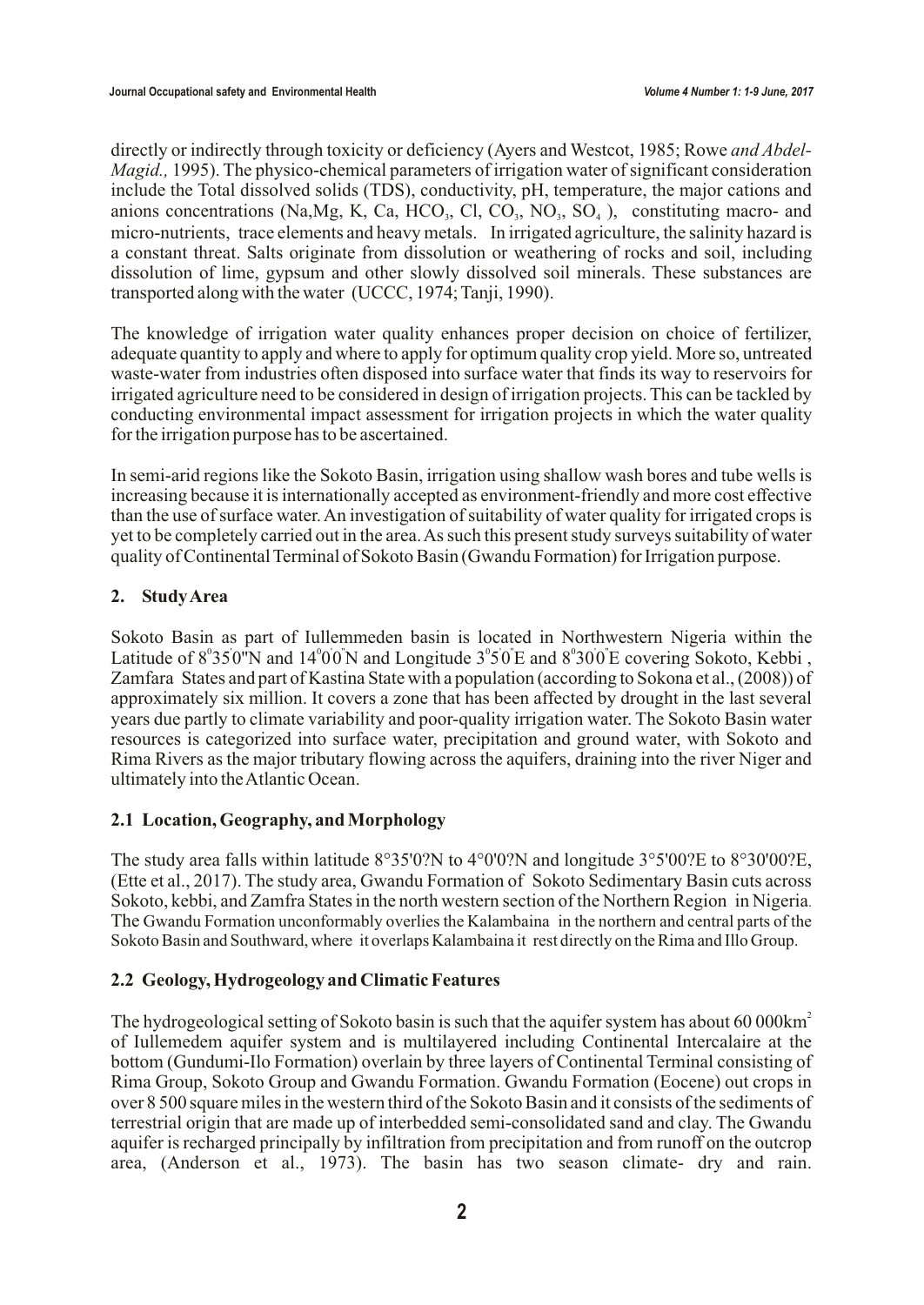### **3. Materials and Methods**

The approach adopted in realizing the main aim of this study include: systematic approach involving desk study, field measurement and sampling campaigns, laboratory analysis, and results presentation and interpretation were applied to evaluate the suitability of water from Gwandu Formation- the Continental Terminal of Sokoto Basin for irrigated agriculture.

The desk study included collection and study of existing documents in line with irrigated agriculture and the study area. Field measurements and sampling consist of in-situ measurement of physical water parameters such as the total dissolved solid (TDS) and electrical conductivity (EC) measurement using Martini combined meter kit as well as collection of ground water samples from existing wells using 500mL high density polyethylene (HDPE) containers each for anions and for cations. Those for cation were acidified with nitric acid to avoid precipitation of substances like calcium. Samples locations were properly geo referenced using Garmin 72H model global positioning system (GPS) (Ette*et al*.,2017). Samples were collected in July 2013 and April 2014 in collaboration with Nigeria Hydrological Services Agency (NIHSA) following International Atomic Energy Agency(IAEA) recommended procedures. A total of 26 water samples from Gwandu Formation were collected from various states constituting the Sokoto basin. The analysis for the physico-chemical parameters of the samples were carried out following the standard analytical methods. Na<sup>+</sup> and K<sup>+</sup> were determined by flame photometry as in Jackson, (1967); Ca<sup>2+</sup>, Mg<sup>2+</sup>, by atomic absorption spectrophotometry (Jackson, 1967 and Page *et al.*, 1982); C1 and HCO, by titration method (Jackson, 1967). The concentrations of ions measured in mg/L were converted to meq/L to ease reaction error calculation. The reaction error was used asa reproducibility factor. As such; the reaction error within  $\pm 10\%$  was acceptable for measured ions. The variables such as sodium adsorption ratio (SAR) were estimated from the equation. (1), (Richards, 1954):

$$
SAR = \frac{Na^{+}}{\sqrt{(Ca^{+2} + Mg^{+2})|2)}}
$$
 (1)

Using the values obtained for, Ca<sup>2+</sup>, Mg<sup>2+</sup> in meq/I; the soluble sodium percentage (SSP) was determined from the equation. (2), (Todd, 1980):

$$
SSP = \frac{Na100}{Ca + Mg + Na + K} \qquad (2)
$$

Using the values obtained for Na<sup>+</sup>, K<sup>+</sup>, Ca<sup>2+</sup>, Mg<sup>2+</sup> in meq/l; and the residual sodium carbonate (RSC) was determined from the equation.(3), (Eaton, 1950) expressed as:

# $RSC = (CO_3^{2-} + HCO_3^-) - (Ca^{2+} + Mg^{2+})$  (3)

All ions are expressed in meq/l. These advance calculations made from physicochemical parametersof water samples were applied in this context to evaluate suitability of waters of Gwandu Formation for irrigation purposes.

### **4. Results and Discussion**

Data presented in Table 1 represent the results of variables of the irrigation water samples of the Continental Terminal-Gwandu Formation of Sokoto Basin, while data presented in Table 2 show the suitability status of the variables of water quality for irrigation purposes.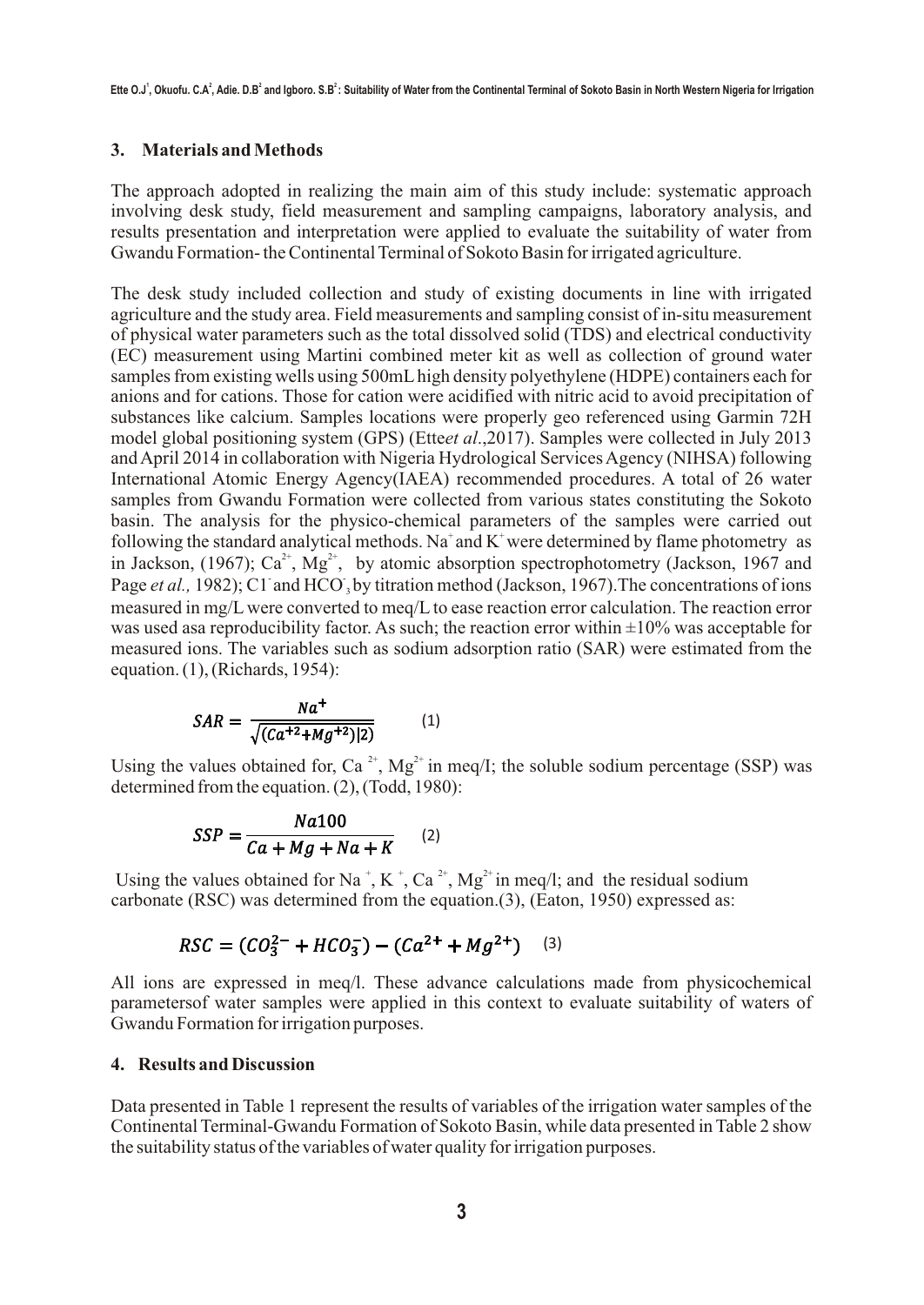| Location ID          | Stn ID | RSC (meq/L) | SAR(meq/l) | MH(meq/l) | <b>TDS</b><br>(mg/L) | $SSP(\%)$ | $EC$ ( $uS/cm$ ) |
|----------------------|--------|-------------|------------|-----------|----------------------|-----------|------------------|
| Silame               | GWSS64 | $-0.11$     | 0.4        | 12.47     | 48.23                | 38.27     | 100              |
| Ganbuwa              | GWSS78 | $-1.73$     | 0.47       | 19.7      | 536.63               | 16.42     | 760              |
| Binji                | GWSS2  | 0.03        | 0.37       | 37.96     | $\boldsymbol{0}$     | 46.22     | 53               |
| GidanMadi            | GWSS3  | $-0.69$     | 1.82       | 32.54     | 220                  | 65.63     | 324              |
| Tangaza              | GWSS4  | 0.01        | 0.15       | 39.3      | $\boldsymbol{0}$     | 41.36     | 40               |
| Balle                | GWSS5  | $-0.14$     | 0.23       | 71.46     | $80\,$               | 20.89     | 127              |
| Rundi                | GWSS31 | $-0.37$     | 0.54       | 23.39     | 90                   | 33.99     | 136              |
| Yabo                 | GWSS34 | $-0.07$     | 0.69       | 40.96     | 30                   | 57.2      | 49.5             |
| Shagari (GDSS)       | GWSS35 | $-0.66$     | 0.27       | 10.9      | 100                  | 19.97     | 153              |
| Gwandu               | GWSS36 | 0.05        | 0.61       | 31.42     | $\boldsymbol{0}$     | 71.69     | 10.9             |
| Tambuwal             | GWSS37 | 0.43        | 0.77       | 13.92     | 310                  | 31.01     | 455              |
| Kalgo Police Barrack | GWSS39 | 0.02        | 0.42       | 38.21     | 10                   | 75.1      | 15.7             |
| BirninKebbi          | GWSS40 | 0.16        | 0.41       | 50.7      | 180                  | 23.02     | 270              |
| Goru                 | GWSS41 | $-0.15$     | 0.75       | 37.95     | 60                   | 56.17     | 98               |
| Alwasa               | GWSS44 | 0.04        | 0.29       | 41.86     | 50                   | 35.29     | 81               |
| DageriPri. Sch       | GWSS43 | $-0.54$     | 0.22       | 38.96     | 80                   | 31.46     | 120              |
| TunganIsiaka         | GWSS45 | 1.12        | 1.21       | 55.14     | 170                  | 49.39     | 265              |
| Tambuwal             | GWSS57 | $-0.21$     | 0.31       | 14.38     | 70                   | 22.4      | 120              |
| Sanyinna             | GWSS58 | $-0.55$     | 0.18       | 24.45     | 121.01               | 15.28     | 170              |
| Tiggi                | GWSS59 | $-0.15$     | 0.1        | 48.8      | 50                   | 14.56     | 90               |
| Argungu              | GWSS60 | $-0.33$     | 0.09       | 49.05     | 100                  | 13.07     | 160              |
| BirninKebbi          | GWSS61 | 0.01        | 0.43       | 49.03     | 150                  | 24.78     | 230              |
| Kalgo                | GWSS62 | $-0.3$      | 0.22       | 35.12     | 40                   | 27.1      | $70\,$           |
| katami               | GWSS63 | $-0.2$      | 0.02       | 30.33     | 70                   | 10.57     | 110              |
| Salah                | GWSS75 | $-0.73$     | 0.46       | 21.91     | 20                   | 26.9      | 40               |
| Gundun               | GWSS76 | $-1.53$     | 0.12       | 20.12     | 230                  | 5.34      | 360              |
| Min                  |        | $-1.73$     | 0.02       | 10.9      | $\boldsymbol{0}$     | 5.34      | 10.9             |
| Max                  |        | 1.12        | 1.82       | 71.46     | 536.63               | 75.1      | 760              |
| Mean                 |        | $-0.21$     | 0.45       | 34.18     | 116.08               | 34.14     | 164.93           |

**Table 1: Evaluated variables of water quality for irrigation purpose**

Abbreviation defined: Stn- station, RSC-residual sodium carbonate, SAR-sodium absorption ratio, MH-Magnesium hazard, TDS- total dissolved solid, SSP-<br>soluble sodium percentage, Temp-Temperature, Cond-Conductivity, GWSS-gro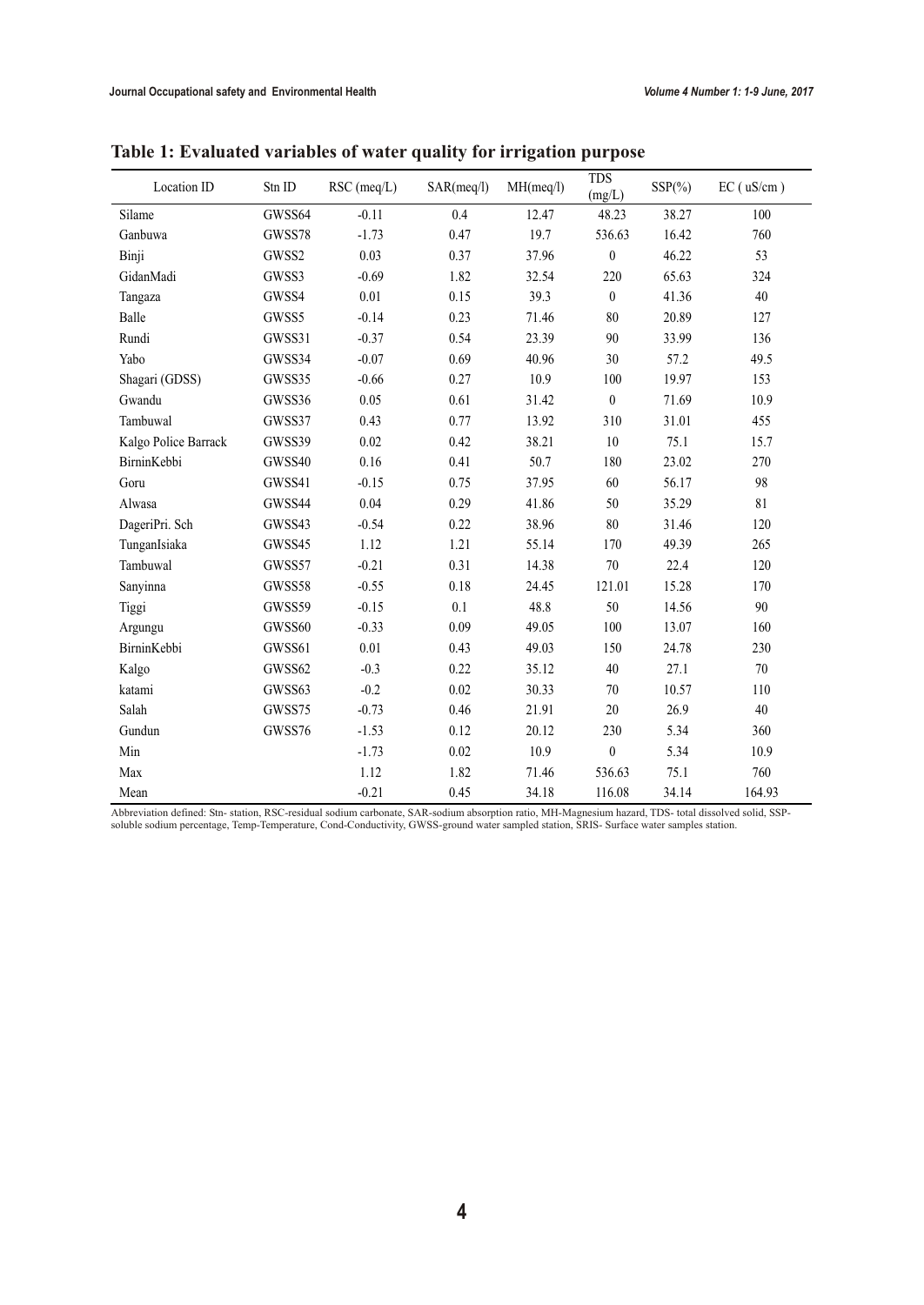| Stn ID         | $RSC$ (meq/L) | SAR(meq/l)  | $TDS$ (mg/L) | EC.(uS/cm) |
|----------------|---------------|-------------|--------------|------------|
| GWSS64         | ${\bf S}$     | ${\bf S}$   | ${\bf E}$    | ${\bf E}$  |
| GWSS78         | ${\bf S}$     | $\mathbf S$ | G            | G          |
| GWSS2          | ${\bf S}$     | S           | $\mathbf E$  | ${\bf E}$  |
| GWSS3          | S             | S           | ${\bf E}$    | ${\bf E}$  |
| GWSS4          | ${\bf S}$     | ${\bf S}$   | ${\bf E}$    | E          |
| GWSS5          | S             | S           | ${\bf E}$    | ${\bf E}$  |
| GWSS31         | $\mathbf S$   | ${\bf S}$   | ${\bf E}$    | ${\bf E}$  |
| GWSS34         | ${\bf S}$     | S           | $\mathbf E$  | ${\bf E}$  |
| GWSS35         | ${\bf S}$     | $\mathbf S$ | ${\bf E}$    | ${\bf E}$  |
| GWSS36         | ${\bf S}$     | S           | ${\bf E}$    | ${\bf E}$  |
| GWSS37         | S             | S           | ${\bf E}$    | ${\bf E}$  |
| GWSS39         | ${\bf S}$     | S           | ${\bf E}$    | E          |
| GWSS40         | S             | S           | E            | ${\bf E}$  |
| GWSS41         | ${\bf S}$     | ${\bf S}$   | ${\bf E}$    | ${\bf E}$  |
| GWSS44         | ${\bf S}$     | $\mathbf S$ | ${\bf E}$    | ${\bf E}$  |
| GWSS43         | S             | S           | $\mathbf E$  | ${\bf E}$  |
| GWSS45         | ${\bf S}$     | $\mathbf S$ | ${\bf E}$    | ${\bf E}$  |
| GWSS57         | ${\bf S}$     | S           | ${\bf E}$    | ${\bf E}$  |
| GWSS58         | ${\bf S}$     | S           | ${\bf E}$    | ${\bf E}$  |
| GWSS59         | S             | S           | ${\bf E}$    | ${\bf E}$  |
| GWSS60         | S             | S           | $\mathbf E$  | ${\bf E}$  |
| GWSS61         | ${\bf S}$     | S           | E            | E          |
| <b>GWSS 62</b> | ${\bf S}$     | ${\bf S}$   | ${\bf E}$    | ${\bf E}$  |
| GWSS63         | ${\bf S}$     | S           | ${\bf E}$    | ${\bf E}$  |
| GWSS75         | ${\bf S}$     | S           | ${\bf E}$    | ${\bf E}$  |
| GWSS76         | S             | S           | ${\bf E}$    | ${\bf E}$  |

**Table 2: Suitability conditions of water quality for irrigation purpose**

Abbreviation defined: S=Safe, E= Excellent, G= Good, SAR= Sodium absorption ratio, RSC= Residual sodium carbon

### **4.1 Salinity**

Table 1 reveals that the EC value of water of the study area ranges from 10.90 to 760  $\mu$ S/cm with an average value of 164.93  $\mu$ S/cm. The pre stated range value of EC, according to Wilcox (1955) falls within the irrigation water quality classification of 'excellent to good'. Besides, electrical conductivity may also be classified based on the 'degree of restriction on use' following (UCCC, 1974) EC classification for irrigation. EC value  $\leq$  700  $\mu$ S/cm refers to the water that may be useful for any purpose, it also implies that it has 'none' restriction on further utility of the water; This classification suggest that water from Gwandu Formation may be utilized for irrigation and other agricultural purpose like animal rearing. For instance Livestocks according to (Mazor, 2004) can take water with  $EC < 3000 \mu S/cm$ . It is presumable that with respect to the EC value, the water of the study area is suitable for irrigation purpose as it falls under category 'none' as classified in UCCC (1974), which implies that it is suitable for irrigation. The TDS values range from 0.00 to 536.63 mg/L (mean=116.08mg/L).On the average, the waters of the Formation are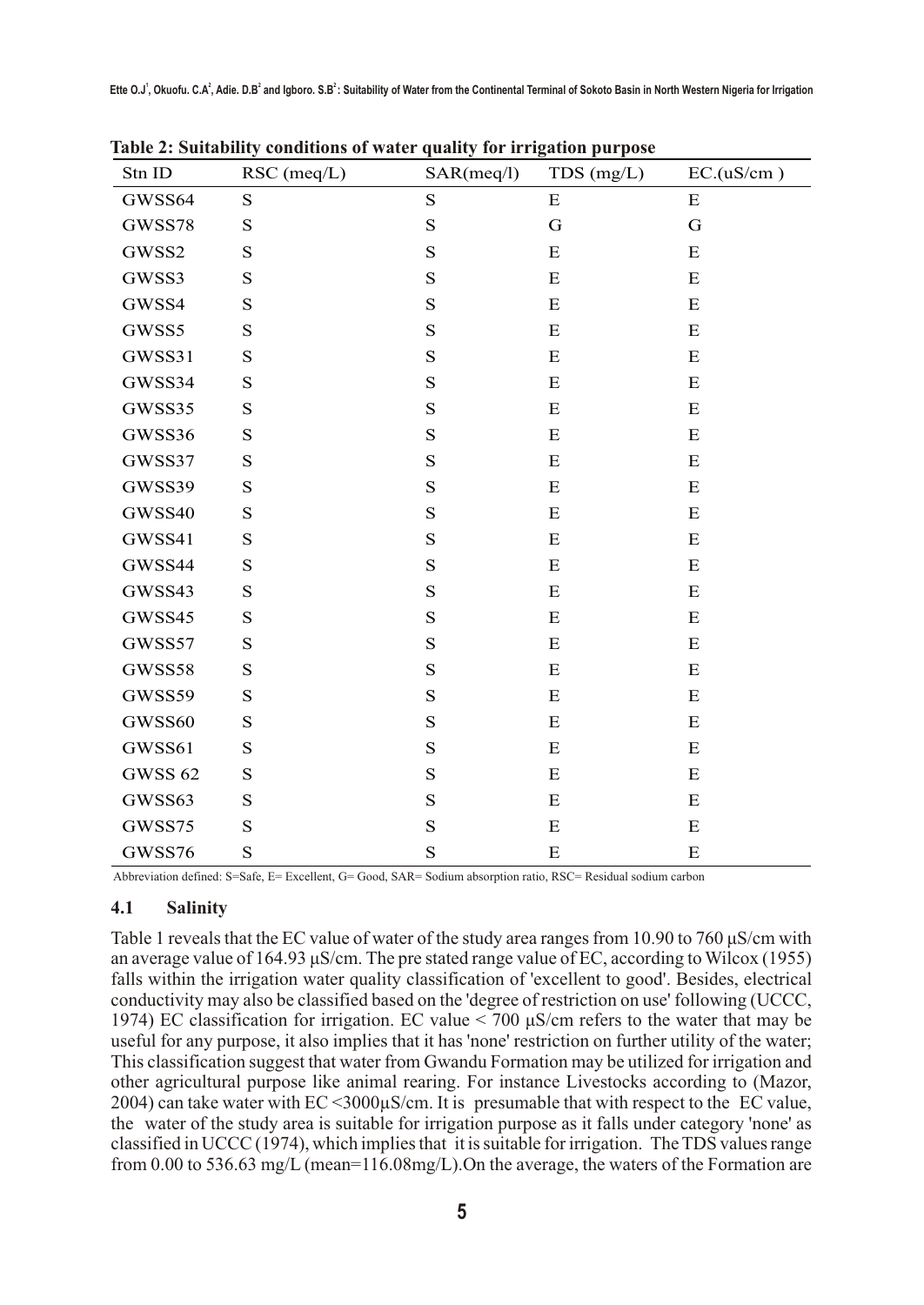suitable for irrigation purpose compared with the maximium specification limit of up to 3000mg/L according to David and De Wiest (1966). In terms of 'Degree of restrictions on use', the TDS concentration within the values  $\leq$ 450, 450-2000 and  $>$  2000mg/L represent 'none, slightly moderate and severe' water quality for the irrigation purpose in terms of TDS, (UCCC,1974). The water quality of Gwandu Formation is suitable for irrigation purpose with respect to TDS classification.EC and TDS values of groundwater are interrelated with correlation coefficient  $(r)$  =0.999 and n=23 (Fig 1). Both values are indicative of saline water in absence of non-ionic dissolved constituents (Michael, 1992).Also, when the value of EC and TDS are considered, the classification of the water samples of the study area comes under "excellent to good" (Wilcox, 1955). In the study area, EC and TDS classification each was noted to fall in the ratio of 99 to 1 percent according to excellent to good class.



Figure 1: Plot of TDS versus EC of Gwandu Formation

### **4.2 Sodium Hazard**

Irrigation water that has high sodium  $(Na^+)$  content can bring about a displacement of exchangeable cations  $Ca^{2+}$  and  $Mg^{2+}$  from the clay minerals of the soil, followed by the replacement of the cations by sodium. According to (Nahida, 2012), RSC signifies the amount of sodium carbonate and sodium bicarbonate in water when total carbonate and bicarbonate levels exceed total amount of calcium and magnesium. The RSC value obtained varies from -1.73 to 1.12meq/l with a mean of -0.21 meq/l. Residual carbonate levels less than 1.25meq/l are considered safe. In view of the later fact, the waters of Continental Terminal-Gwandu Formation are suitable for irrigation. Waters with RSC of 1.25-2.50 meq/l are within the marginal range. These waters should be used with good irrigation management techniques. RSC values of 2.50 meq/l or greater are considered to be too high, making the water unsuitable for irrigation. High SAR in any water for irrigation use implies a hazard of sodium (alkali) replacing Ca and Mg of the soil through cation exchange process, a situation which eventually affects soil structure (mainly permeability) which ultimately affects the fertility status of the water and reduces crop yield (Gupta, 2005). The values of SAR of the water samples range from 0.02 to 1.82meq/L with an average value of 0.45meq/L (Table 1). Table 2 shows that waters of the Continental Terminal of Gwandu Formation have SAR within the acceptable range for irrigation.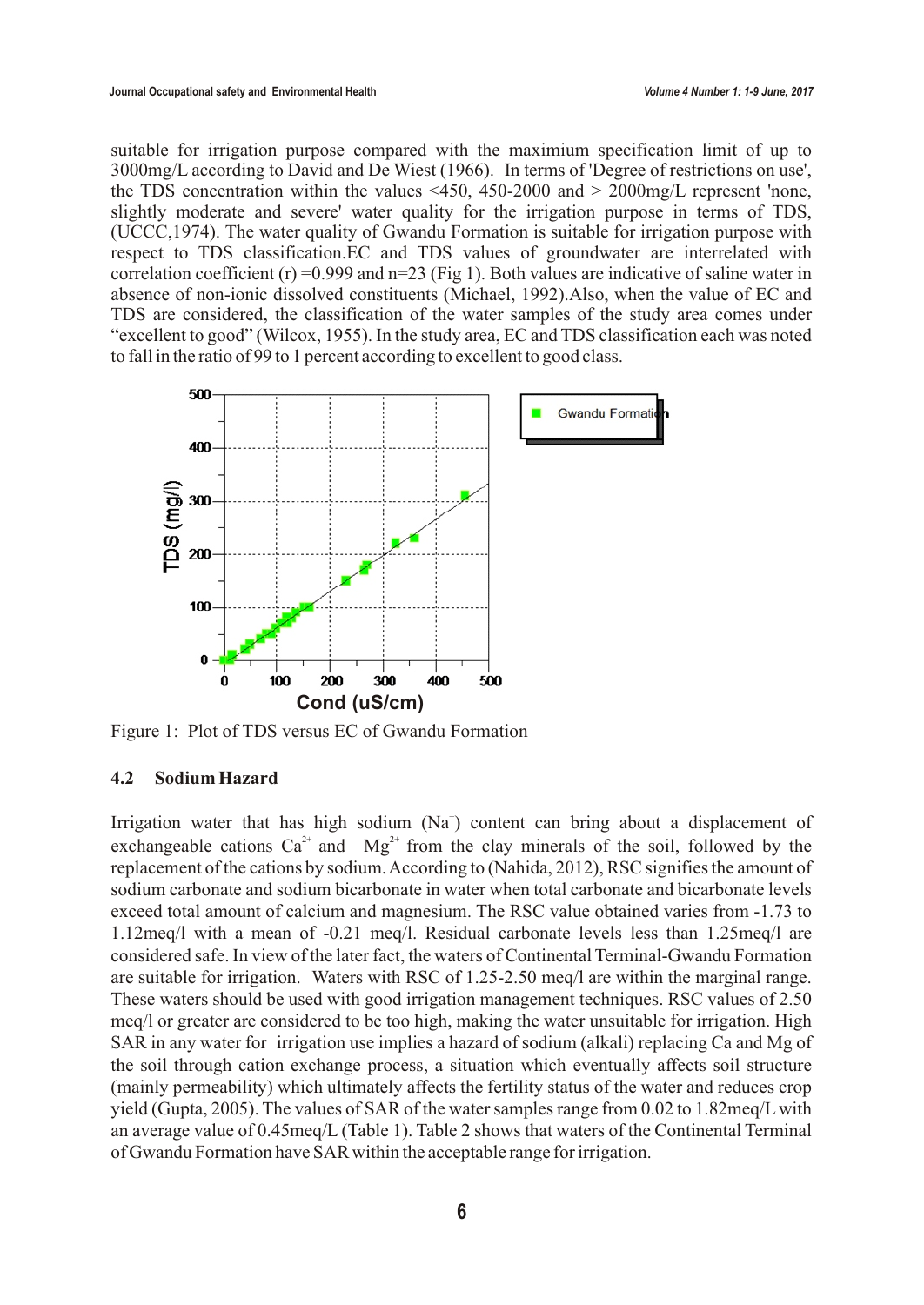# **4.3** *Magnesium Hazard (MH)*

In 1964, a magnesium hazard classification system for assessing the suitability of water quality for irrigation purpose was proposed by Szaboles and Darab, (1964) since then it has been widely considered to be harmful and hence is unsuitable for irrigation (Khodapanah et al., 2009). In this applied in irrigation assessment studies. It is such that, if MH exceeds 50meq/L, such water is study, the mean MH recorded is 34.18meq/L. MH exceeds 50meq/L in 3 of the water samples with locations (GWSS: 5, 40, and 45) and hence are not suitable for irrigation purpose. The remaining 23 water samples has MH less than 50meq/L and hence are suitable for irrigation purpose.

### **4.4 Salinity and Sodium**

Also, salinity classification was done using a quality diagram (Figure. 2) given by the U. S. Salinity Laboratory (Richards, 1954).



Figure 2: Salinity classification of irrigation water samples of Gwandu Formation.

The diagram classifies 16 classes, with reference to SAR as an index of sodium hazard and EC as an index of salinity hazard (Mirsha and Ahmed, 1987; Michael, 1992, Miller et al., 2007). By plotting the obtained results in the diagram (Fig. 2), it was found that the irrigation water samples, of Gwandu Formation categorizes into "C<sub>1</sub>-S<sub>1</sub>", C<sub>2</sub>-S<sub>1</sub> C<sub>3</sub>-S<sub>1</sub> and "C<sub>4</sub>-S<sub>1</sub>" class. Such waters can be used safely for irrigation, (Richards, 1954). According to the quality diagram of Richards, (1954), water samples within class  $C_4$  which indicates "very high salinity" at salinity hazard value of  $2250\mu$ S/cm. A detailed examination of the diagram reveals that none of the water samples have such value. Hence, they fall under high salinity class. It then implies that under good agricultural practice, the crops irrigated with such water will yield optimum results. The soluble sodium percentage (SSP) values were found to vary from 5.34 to 75.1% with an average value of 34.14 % (Table 1). Based on the classification of Wilcox (1955) for soluble sodium percentage, three water samples fell under "Excellent class" and 23 samples fell under "Good" class.

### **Conclusions**

The physico-chemical properties of water of Gwandu Formation were assessed for its suitability for irrigation. Electrical Conductivity (EC) and Total dissolved solid (TDS) of collected water samples suitable for irrigation purpose, considering that waters of the Formation were categorized between 'Excellent and 'Good' class using standard procedure. Besides, assessing the waters of the Formation for irrigation purpose using SAR, RSC , SSP and MH suggests that the waters ofGwandu Formation are safe to be used for irrigation.It is recommended that Irrigation water quality in the other Formations in Sokoto Basin needs to be assessed.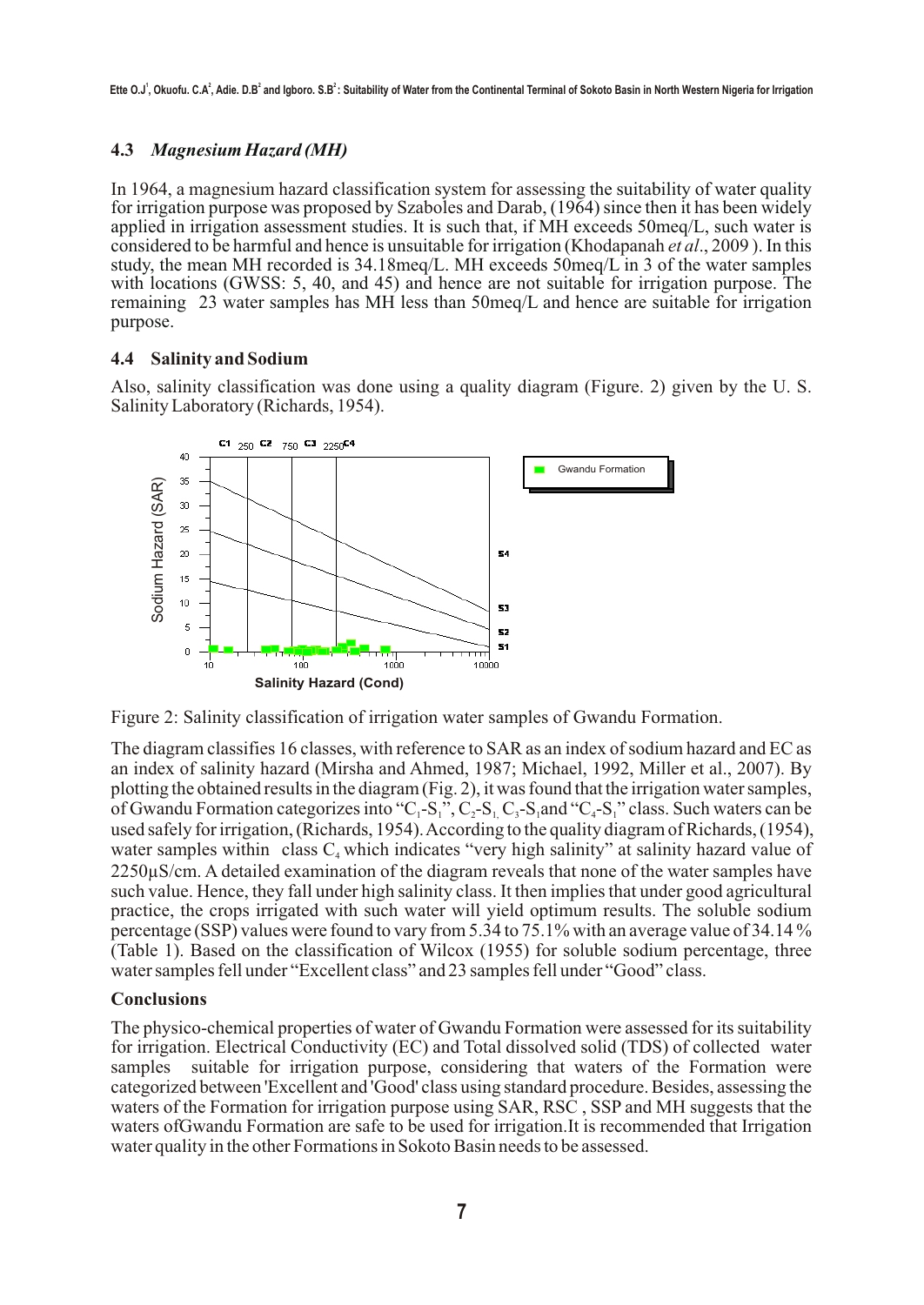### **References**

- Anderson, H.R and Ogilbee, W.,(1973). Aquifers in the Sokoto Basin. *Geol. Survey Water Supply 1757-L*, USGS Report, 30-79.
- Ayres, R.S. and D.W. Westcot, (1985). Water Quality for Agriculture. Irrigation and Drainage Paper No. 29. *Food and Agriculture Organization of the United Nations*. Rome. 1-117.
- Bauder, J.W., Bauder, T.AWaskom, R. M. and Thomas, F. S. (2008) Assessing the Suitability of Water (Quality) for Irrigation - Salinity and Sodium *Soil Sci.* 95: 123-133.
- Chemura A, Dumisani K, Tapiwanashe M. C,and Pardon C. (2014).An Assessment of Irrigation Water Quality and Selected Soil Parameters at Mutema Irrigation Scheme, Zimbabwe.*Journal of Water Resource and Protection*, 6: 132-140.
- Davis, S.N. and R.J.M. De Wiest, 1966. Hydrogeology. John Wiley & Sons, New York, Vol. 463.
- Eaton, F.M.,(1950). *Significance of carbonates in irrigation waters*. Soil Sci., 69: 122-133
- Ette O. J., Okuofu C. A., Adie D.B., Igboro S.A., Alagbe S.A., and Ette C. C. (2017). Application of environmental isotope to assess the renewability of groundwater of continental intercalaire aquifer of Sokoto Basin in Northwestern Nigeria. *Journal of Groundwater for Sustainable Development,*4 35-41 http://dx.doi.org/10.1016/j.gsd.2016.11.003
- Gupta P. K. (2005). Methods in Environmental Analysis: Water, Soil and Air. Published by Agrobios (India), Jodhpur. 1-127.
- Islam M.Sand Shamsad. S.Z.K.M. (2009). Assessment of irrigation water quality of Bogra district in Bangladesh. Bangladesh *J. Agril. Res*. 34(4): 597-608
- Jackson, M. L. (1967). Soil Chemical Analysis. Prentice Hall Inc. Englewood Cliffs, NJ, USA. 227-267.
- Khodapanah, L., Sulaiman, W.N.A. and Khodapanah, N., (2009). Groundwater Quality Assessment for Different Purposes in Eshtehard District, Tehran, Iran. *European Journal of Scientific Research*. (36) (4) 543-553.
- Mazor, E. (2004). *Chemical and Isotopic Groundwater Hydrology.* (3<sup>rd</sup> Ed). Available from http://www.dekker.com
- Michael, A. M. (1992). Irrigation Theory and Practices. Vikash Publishing House Pvt. Ltd., New Delhi, India. 686- 740.
- Miller, R. W., and Gardiner, D.T (2007). Soils in our environment. 9th edition. Prentice Hall-Inc., Upper Sddle River, New Jersey 07458. 452.
- Mirsa, R. D. and Ahmed. M (1987). Manual of Irrigation Agronomy, Oxford and IBH Publishing Co. Pvt. Ltd., New Delhi, India. 248-271.
- Nahida, H.H (2012). Evaluation of water quality of Diyala River for irrigation purposes. *Diyala Journal of Engineering Sciences*. 5(2), 82-98.
- Page, A. L. Miller, R. H and Keeney. D R (1982). Methods of Soil Analysis (ed.), Part 2, Am. Soc. Agron - Soil Sci. *Sc.* Am. Madison. Wis. USA.159-446.
- Richards, L. A. (1954). Diagnosis and Improvement of Saline and Alkali Soils, U. S. Department of Agriculture Handbook, Vol. 60, Washington D. C., USA. 160.
- Rowe, D.R. and Abdel-Magid. I.M. (1995). Handbook of Wastewater Reclamation and Reuse. CRC Press, Inc. p. 550.Suitability of Water (Quality) for Irrigation-Salinity and Sodium", Western Fertilizer.